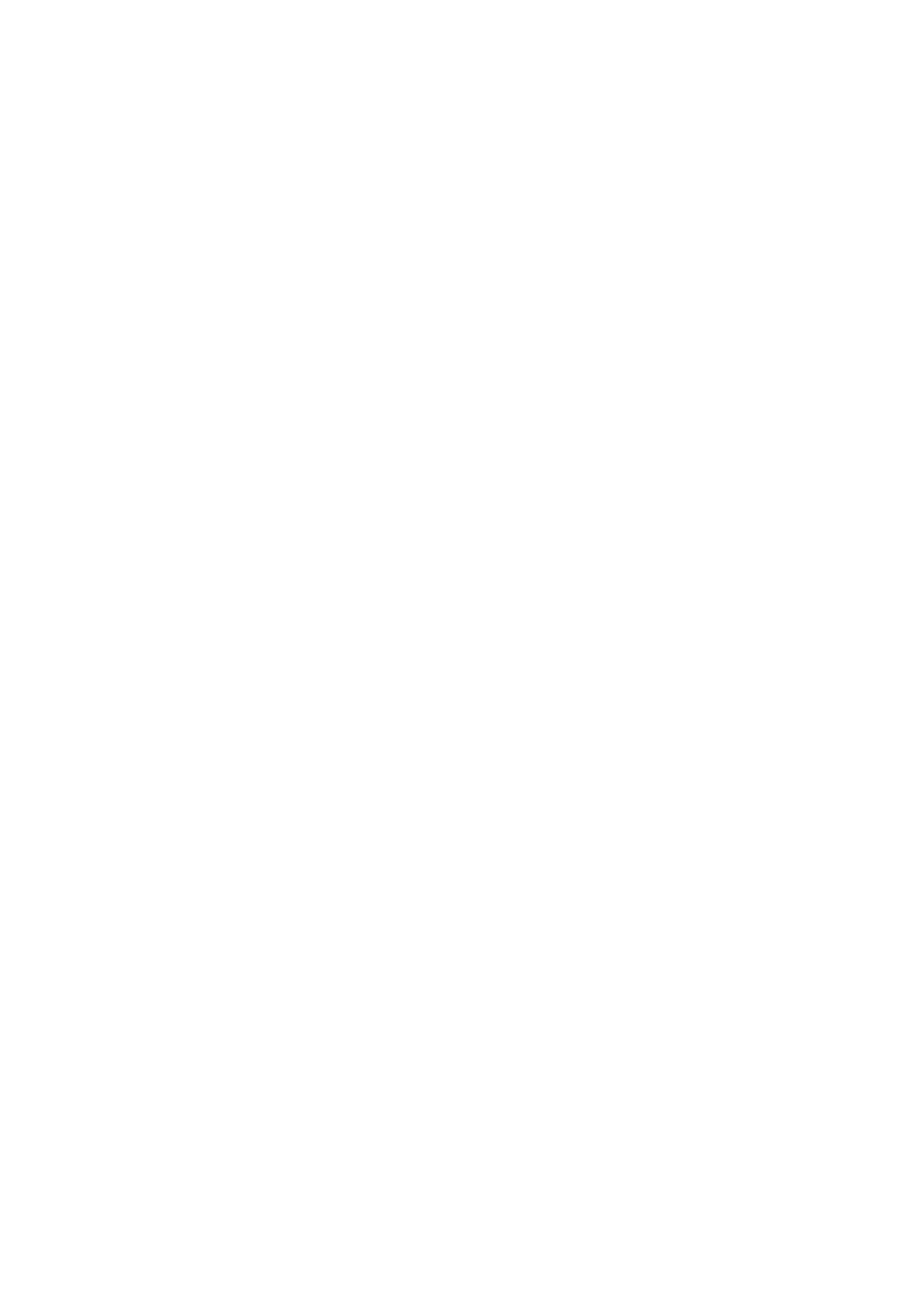

# **OZONE LAYER PROTECTION ACT**

# **Arrange[ment of Sections](#page-4-1)**

### **Section**

|                | <b>PART I - PRELIMINARY</b>                                                                                                                                | 5  |
|----------------|------------------------------------------------------------------------------------------------------------------------------------------------------------|----|
| 1              |                                                                                                                                                            |    |
| $\overline{2}$ |                                                                                                                                                            |    |
| 3              |                                                                                                                                                            |    |
|                | PART II - PROHIBITIONS RELATING TO CONTROLLED                                                                                                              |    |
|                | <b>SUBSTANCES</b><br><u> 1989 - Johann Barbara, martin da basar a shekara 1989 - An tsaran a shekara 1989 - An tsara 1989 - An tsara</u>                   | 7  |
| $\overline{4}$ |                                                                                                                                                            |    |
| 5              |                                                                                                                                                            |    |
| 6              |                                                                                                                                                            |    |
| 7              |                                                                                                                                                            |    |
| 8              |                                                                                                                                                            |    |
| 9              |                                                                                                                                                            |    |
| 10             |                                                                                                                                                            |    |
|                | <b>PART III - PERMITS</b>                                                                                                                                  | 10 |
| 11             |                                                                                                                                                            |    |
| 12             |                                                                                                                                                            |    |
| 13             |                                                                                                                                                            |    |
| 14             |                                                                                                                                                            |    |
| 15             |                                                                                                                                                            |    |
| 16             |                                                                                                                                                            |    |
|                | PART IV - ENFORCEMENT AND OFFENCES<br><u> 1980 - Johann Barn, mars ann an t-Amhain Aonaich an t-Aonaich an t-Aonaich ann an t-Aonaich ann an t-Aonaich</u> | 13 |
| 17             |                                                                                                                                                            |    |
| 18             |                                                                                                                                                            |    |
| 19             |                                                                                                                                                            |    |
| 20             |                                                                                                                                                            |    |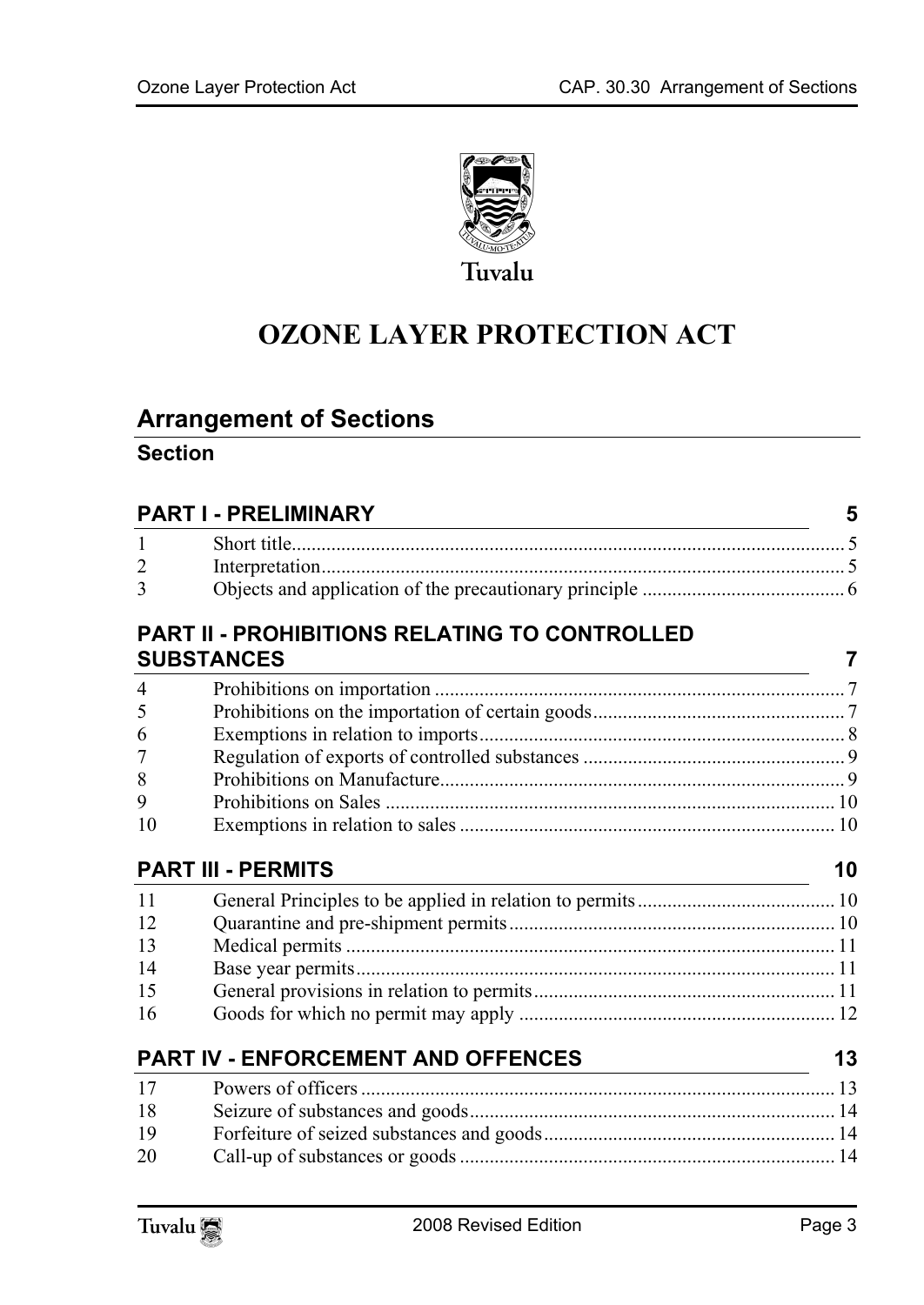| 21 |  |
|----|--|
| 22 |  |

| <b>SCHEDULE</b>                             | 17 |
|---------------------------------------------|----|
| <b>CONTROLLED SUBSTANCES</b>                | 17 |
| PART I - CFCS (CHLOROFLUOROCARBONS)         | 17 |
| <b>PART II - HALONS</b>                     | 17 |
| PART III - OTHER CFCS (CHLOROFLUOROCARBONS) | 17 |
| PART IV - CARBON TETRACHLORIDE              | 17 |
| PART V - METHYL CHLOROFORM                  | 18 |
| PART VI - HBFCS (HYDROBROMOFLUOROCARBONS)   | 18 |
| PART VII - HCFCS (HYDROCHLOROFLUOROCARBONS) | 19 |
| PART VIII - METHYL BROMIDE                  | 20 |

# **Supporting Documents**

| <b>ENDNOTES</b> | 20 |
|-----------------|----|
|-----------------|----|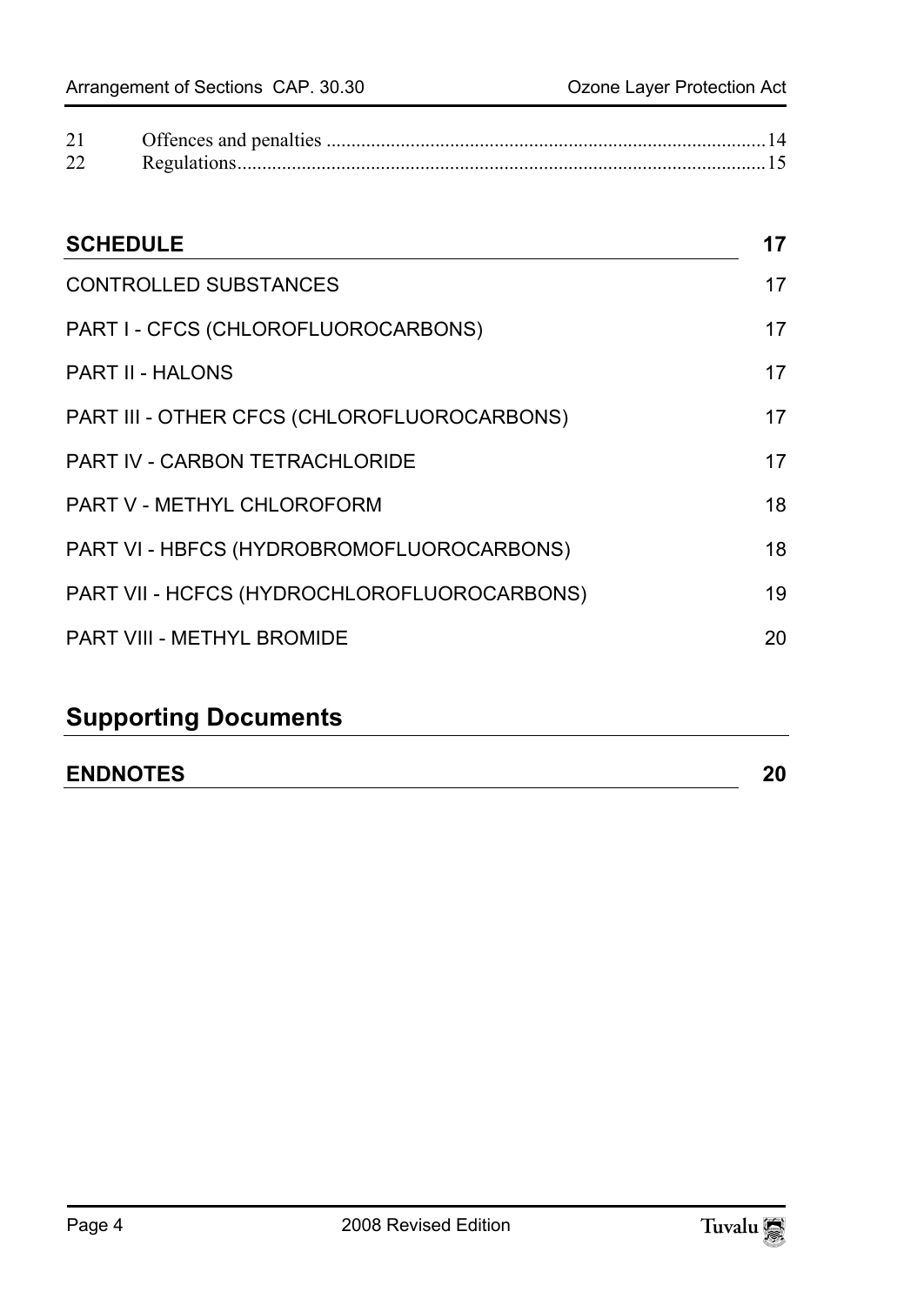

# **OZONE LAYER PROTECTION ACT**

#### **AN ACT TO CONTROL OZONE DEPLETING SUBST[AN](#page-19-2)CES IN TUVALU IN ACCORDANCE WITH THE OBLIGATIONS APPLYING UNDER THE VIENNA CONVENTION FOR THE PROTECTION OF THE OZONE LAYER AND THE MONTREAL PROTOCOL, AND RELATED PURPOSES.**<sup>1</sup>

<span id="page-4-0"></span>Commencement [18 August 2008**<sup>2</sup>** ]

# <span id="page-4-1"></span>**PART I - PRELIMINARY**

#### **1 Short title**

This Act may be cited as the Ozone Layer Protection Act.

#### **2 Interpretation**

(1) In this Act, unless the context otherwise requires —

"**aerosol spray**" and "**aerosol**" means any substance packed under pressure in a container with a device for releasing it directly into the atmosphere as a foam or fine spray, or a liquid or solid stream;

"**bulk**", in relation to any controlled substance, —

- (a) means any controlled substance that is acquired in a non-processed form, whether alone or in a mixture; and
- (b) includes any controlled substance that is acquired in a non-processed form, whether alone or in a mixture, that has been recovered, cleaned (by filtering or drying) or reclaimed (by filtering, drying, distillation or chemical treatment); but

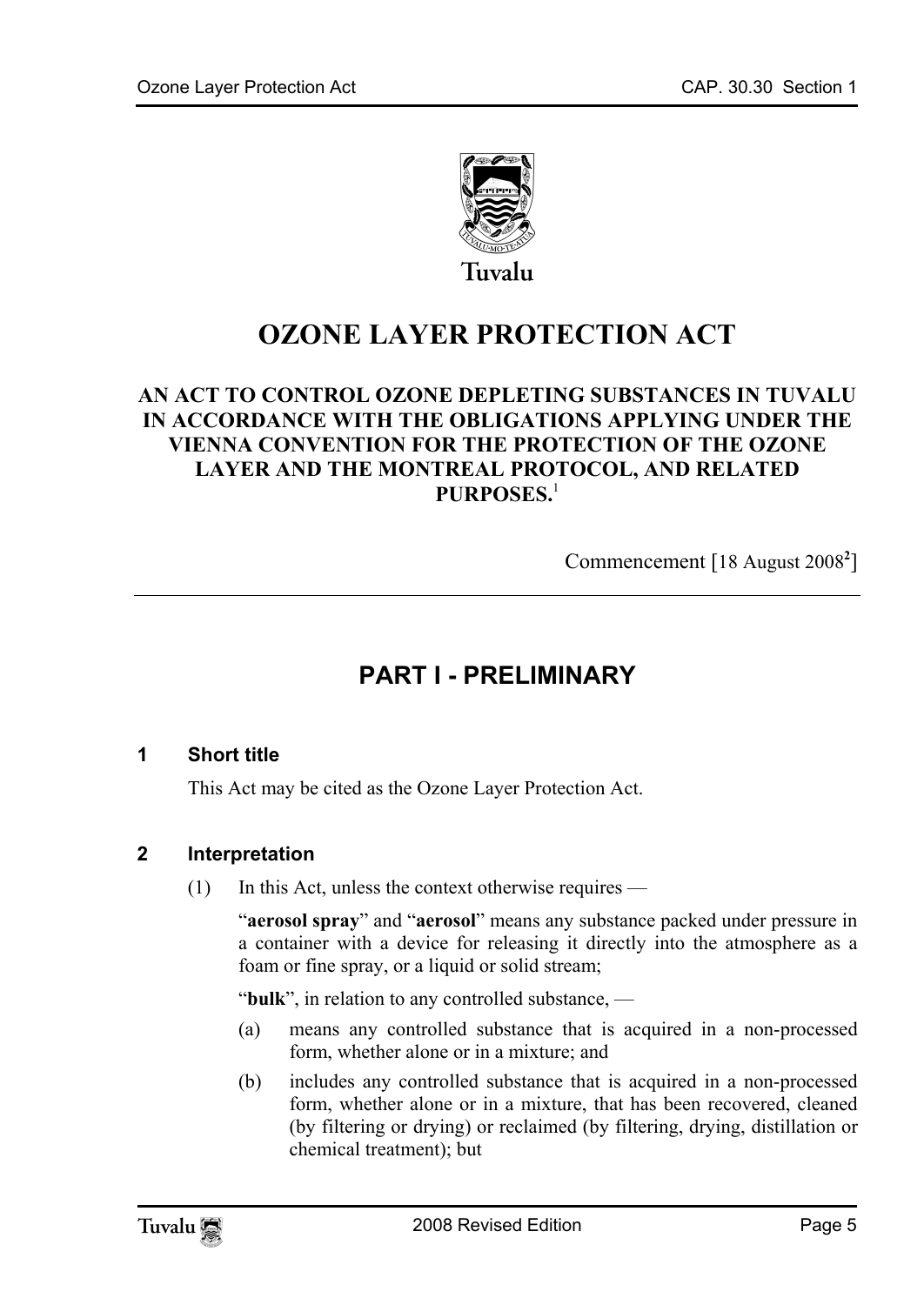(c) excludes any controlled substance that is in a manufactured product;

"**controlled substance**" means any substance specified in the Schedule;

"**Convention**" means the *Vienna Convention for the Protection of the Ozone Layer* (Adopted at Vienna on 22 March 1985);

"**Director**" means the Director of Environment;

"**export**" and "**exportation**" means to take or cause to be taken out of Tuvalu;

"**import**" and "**importation**" means to bring or cause to be brought into Tuvalu;

"**Minister**" means the Minister responsible for this Act;

"**Montreal Protocol**" means the *Montreal Protocol on Substances that Deplete the Ozone Layer* (Adopted at Montreal on 16 September 1987);

"**non-complying country**" means any country that is not a party to the Montreal Protocol;

"**Officer**" means an Environment Officer, any police officer and any customs officer appointed under the Customs Act;

"**plastic foam**" means any plastics in cellular mass which are formed with the use of any gas or volatile liquid introduced into liquid plastic to make bubbles;

"**sale**" means every method of disposition for valuable consideration (including barter), and includes —

- (a) the disposition to an agent for sale on consignment;
- (b) offering for sale or attempting to sell, or receiving or having in possession for sale, or exposing for sale, or sending or delivering for sale, or causing or permitting any of these things to be done;
- (c) disposal by way of lottery, raffle or game of chance —

and "**sell**" and "**sold**" shall have corresponding meanings.

"**solvent**" means any aqueous or organic product designed to clean a component or assembly by dissolving the contaminants present on its surface.

(2) Words used in this Act shall have the same meaning as is given to them in the Montreal Protocol, unless a contrary intention appears.

#### **3 Objects and application of the precautionary principle**

- (1) The objects of this Act are to  $-$ 
	- (a) protect human health and the environment from adverse effects resulting or likely to result from human activities which modify or are likely to modify the ozone layer;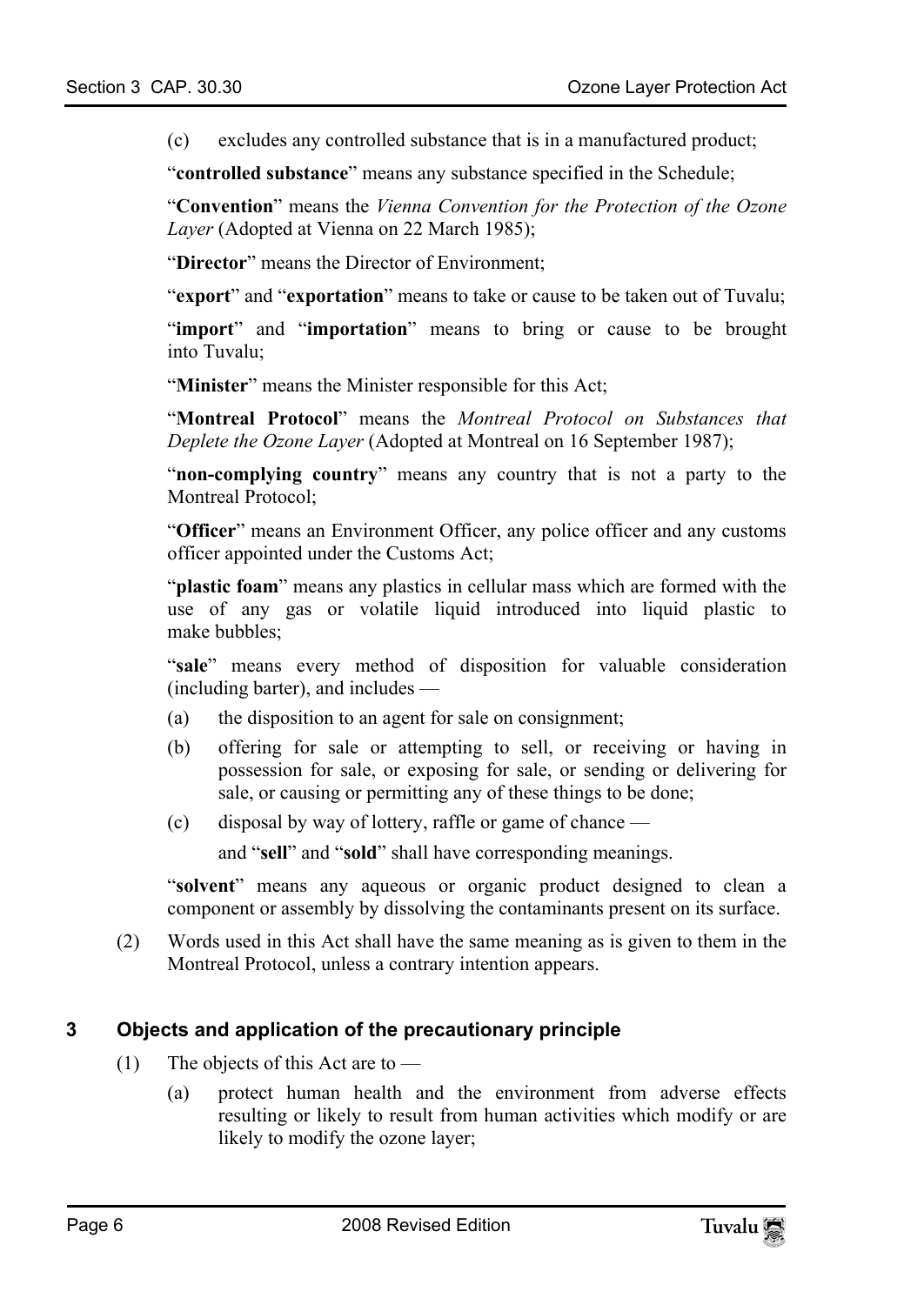- (b) phase out ozone depleting substances as soon as possible except for essential uses; and
- (c) give effect to the Tuvalu's obligations under the *Convention for the Protection of the Ozone Layer and the Montreal Protocol on Substances that Deplete the Ozone Layer*.
- (2) All persons and agencies having responsibilities under this Act, or whose functions and powers may relate to any matter or thing involving the use, manufacture, sale, handling, storage or movement of ozone depleting substances within Tuvalu, shall apply the precautionary principle when discharging their responsibilities and functions, or exercising their powers.
- <span id="page-6-0"></span>(3) For the purposes of this section, the precautionary principle is applied if, in the event of a threat of damage to the environment or a risk to human health in Tuvalu, a lack of scientific certainty regarding the extent of adverse effects is not used to prevent or avoid a decision being made to minimise the potential adverse effects or risks from the importation, use, storage, handling or movement of ozone depleting substances within Tuvalu.

## <span id="page-6-1"></span>**PART II - PROHIBITIONS RELATING TO CONTROLLED SUBSTANCES**

#### **4 Prohibitions on importation**

- (1) The importation into Tuvalu of any controlled substance specified in Parts III and VI of the Schedule is prohibited.
- <span id="page-6-2"></span>(2) Subject to section 6, the importation into Tuvalu of the following is prohibited —
	- (a) any bulk controlled substance specified in Parts I, II, IV and V of the Schedule;
	- (b) any bulk methyl bromide, as specified in Part VIII of the Schedule; and
	- (c) any bulk hydro chlorofluorocarbons, as specified in Part VII of the Schedule (whether alone or in a mixture).

#### **5 Prohibitions on the importation of certain goods**

- (1) Subject to section 6, the importation into Tuvalu of the following goods (whether new or second hand) is prohibited —
	- (a) any aerosol spray that contains any controlled substance, other than methyl bromide;
	- (b) any plastic foam, or any goods that contain plastic foam, that is or are manufactured using any controlled substance specified in Part I or Part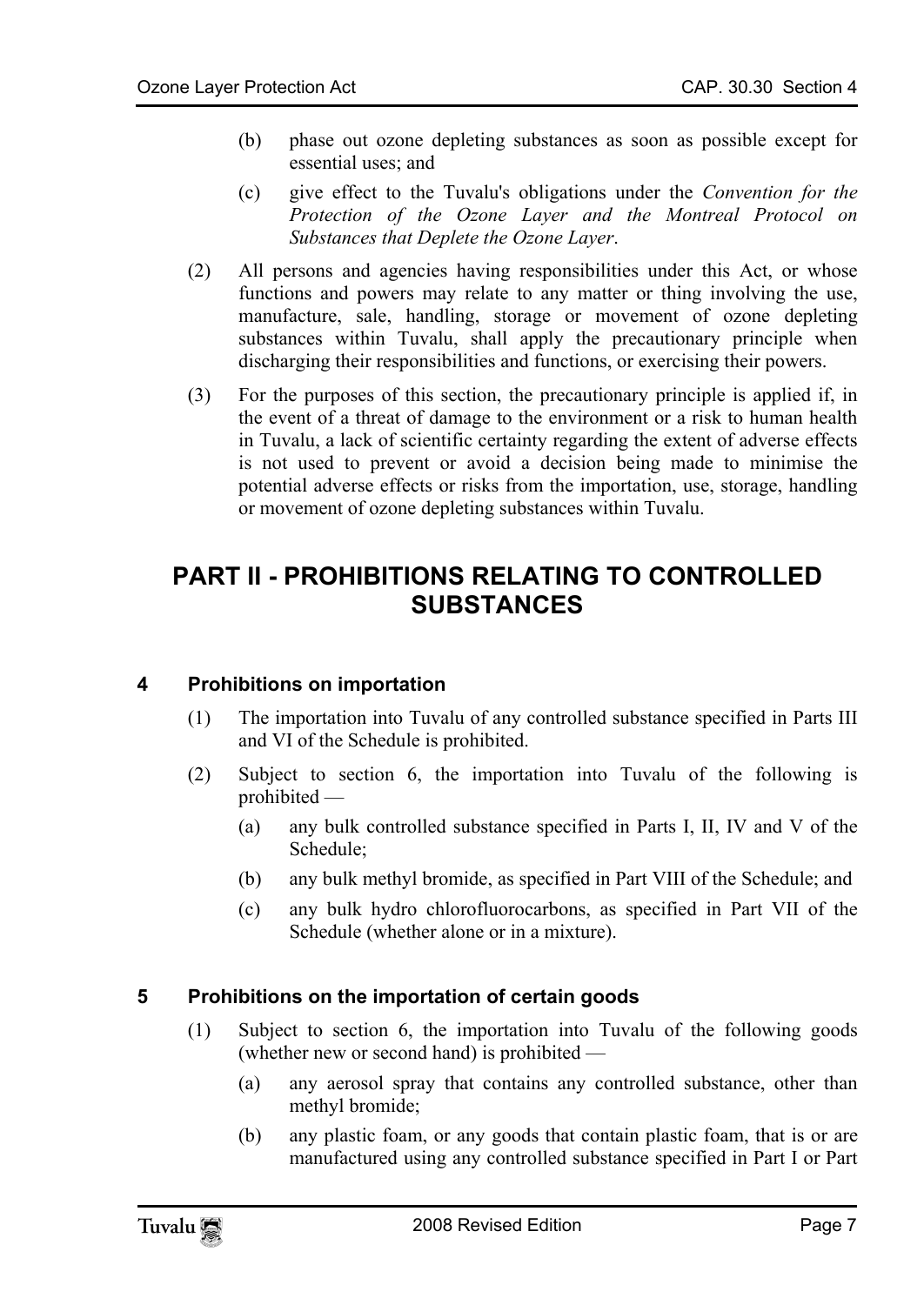II of the Schedule (including any extruded polystyrene foam, polystyrene board stock and any thermoformed plastic packaging such as supermarket meat/produce trays, egg cartons, fast-food containers, disposable plates and cups, horticultural packaging trays and packaging netting);

- (c) any dry-cleaning machine that contains or is designed to use any controlled substance as a solvent;
- (d) any fire extinguisher that contains any controlled substance; and
- (e) any dehumidifiers, refrigerators, freezers, air-conditioners, supermarket display cases, heat pumps and water coolers that contain any controlled substance listed in Part I and Part II of the Schedule.
- (2) The importation into Tuvalu from a non-complying country, of any of the following goods containing any controlled substance (other than one specified in Part VII or Part VIII of the Schedule) is prohibited —
	- (a) Refrigerators and freezers;
	- (b) Dehumidifiers and domestic and commercial refrigeration, air conditioning and heat pump equipment;
	- (c) Air conditioning and heat pump units;
	- (d) Automobile and truck air conditioning units (whether incorporated in vehicles or not);
	- (e) Ice machines and water coolers;
	- (f) Aerosol products (other than medical aerosols); (g) Portable fire extinguishers;
	- (h) Insulation boards, panels and pipe covers; and
	- (i) Pre-polymers (a reactive mixture of isocyanate and polyoll to which chlorofluorocarbons are added to make rigid plastic foams).

#### **6 Exemptions in relation to imports**

- <span id="page-7-0"></span>(1) The following exemptions may be given in relation to imports referred to in section 4(1), in accordance with a permit issued under Part III as follows —
	- (a) a Quarantine and Pre-shipment Permit in relation to methyl bromide;
	- (b) a Medical Permit in relation to medical products using a controlled substance;
	- (c) a Base Year Permit.
- (2) Nothing in section 5 shall make it unlawful for any person to
	- (a) import any controlled substance, or any goods containing any controlled substance, that is or are used only as packaging, or part of the packaging, of any other imported goods; or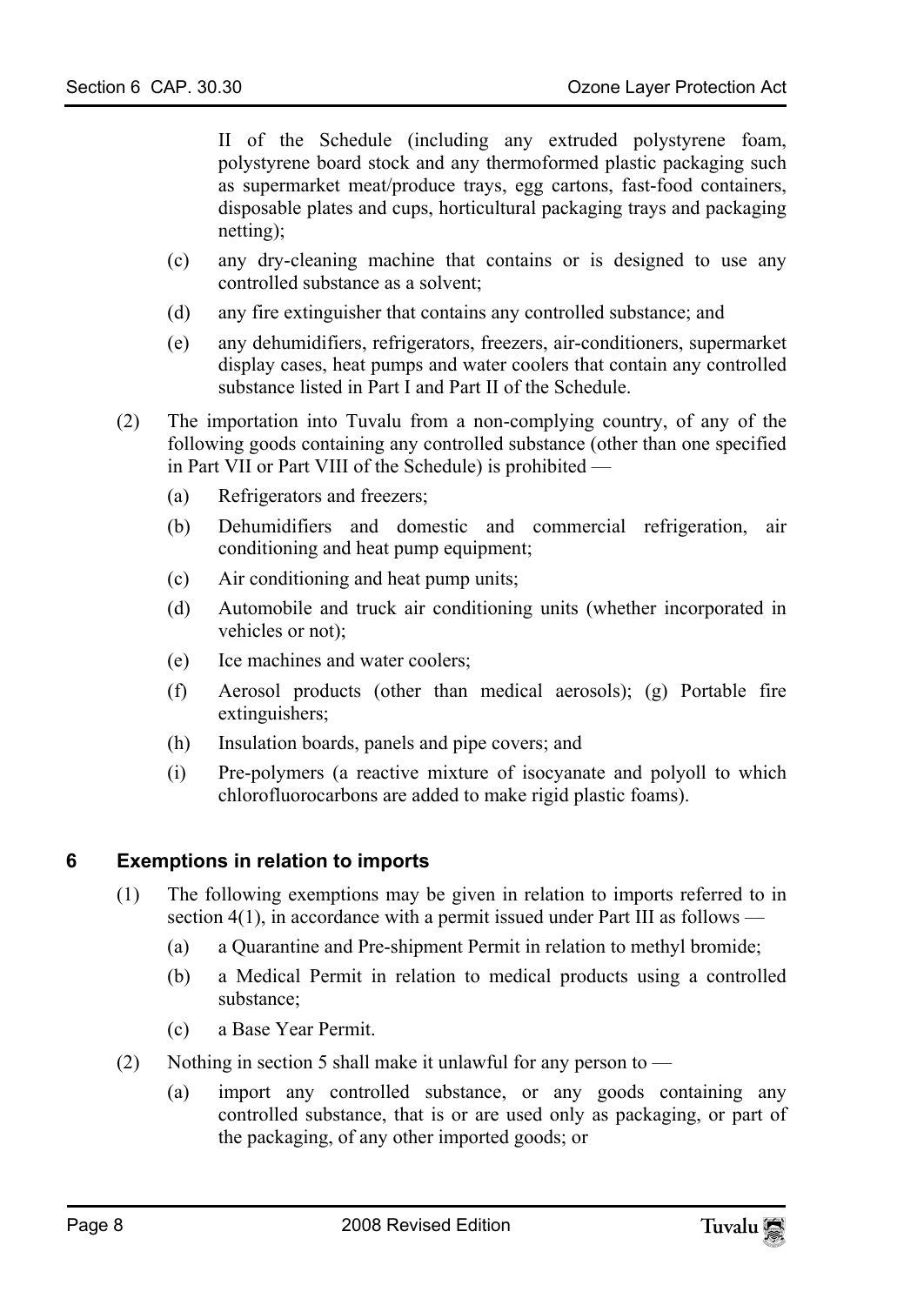- (b) import any goods that are personal or household effects, and in respect of which an officer is satisfied that they are not intended for any other person, or for gift, sale or exchange.
- <span id="page-8-0"></span>(3) Nothing in this Act shall prevent an exemption being granted in respect of the import or subsequent export of any substances or goods only for the purpose of being transhipped into another ship or aircraft for carriage to a destination that is outside the territorial limits of Tuvalu.

#### **7 Regulation of exports of controlled substances**

- (1) The exportation from Tuvalu of any bulk controlled substance specified in Part I - VI of the Schedule to a non-complying country is prohibited.
- (2) Any person who exports any bulk controlled substance shall, within 14 days after the exportation, notify the Minister in writing and shall give particulars  $of$  —
	- (a) the substance exported;
	- (b) the date and amount of the export; and
	- (c) the destination of the exported substance.
- (3) The Minister may give approval to the export of any bulk controlled substance which has been retrieved from vehicles, goods and equipment in Tuvalu and which is to be exported for the purposes of safe disposal in a foreign country.
- <span id="page-8-1"></span>(4) An approval given under subsection (3) shall be consistent with any requirement applying under the Convention or the Montreal Protocol, and shall require that the storage, movement and disposal of the controlled substance be undertaken in accordance with accepted international best practice.

#### **8 Prohibitions on Manufacture**

- (1) The manufacture within Tuvalu of the following substances or goods is prohibited —
	- (a) any controlled substance;
	- (b) any aerosol spray that contains any controlled substance other than methyl bromide;
	- (c) any plastic foam, or any goods that contain plastic foam, that is or are manufactured using any controlled substance specified in Part I or Part II of the Schedule (including any of the goods referred to in section  $5(1)(b)$ ;
	- (d) any dry-cleaning machine that contains or is designed to use any controlled substance as a solvent; and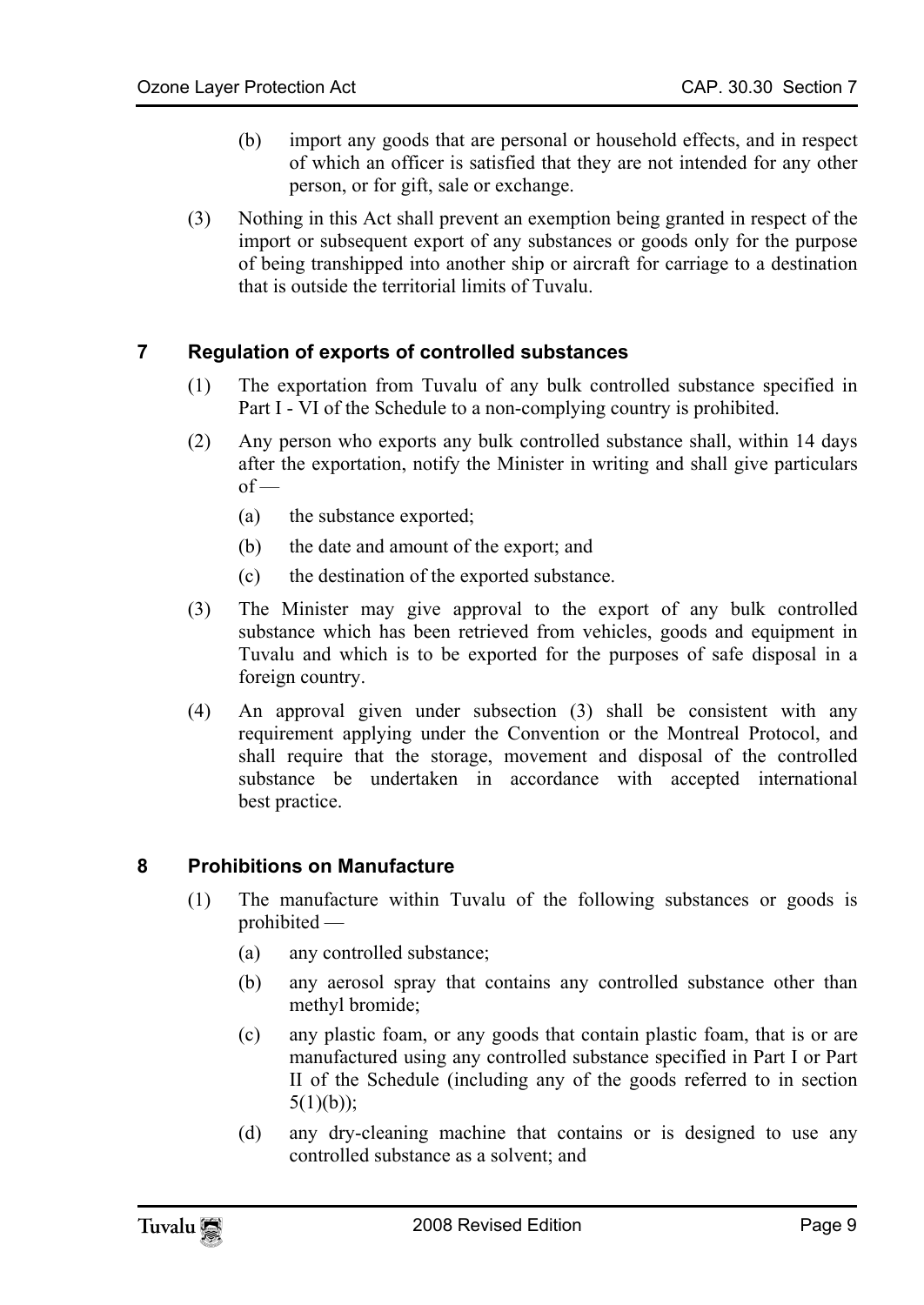<span id="page-9-0"></span>(e) any fire extinguisher that contains any controlled substance.

#### **9 Prohibitions on Sales**

- <span id="page-9-1"></span>(1) Subject to section 10, the sale in Tuvalu of the following goods is prohibited —
	- (a) any goods specified in section 8 (a) (d) (inclusive); and
	- (b) any fire extinguisher that contains any controlled substance listed in Parts I – VI (inclusive) of the Schedule.

#### **10 Exemptions in relation to sales**

- <span id="page-9-3"></span>(1) Nothing in section 9 shall make it unlawful for any person to sell —
	- (a) any second hand goods; or
	- (b) any goods in respect of which a permit granted under Part III applies.

## <span id="page-9-2"></span>**PART III - PERMITS**

#### **11 General Principles to be applied in relation to permits**

- (1) When considering the grant of a permit under this Part, the Minister shall have regard to the following —
	- (a) the obligations of Tuvalu under the Convention and the Montreal Protocol;
	- (b) the need to phase out ozone depleting substances, except for essential uses;
	- (c) whether any alternative products are available to be used instead of the ozone depleting substance; and
	- (d) any requirement that may be imposed in relation to the use of any ozone depleting substance so as to minimise its effect on the ozone layer.

#### <span id="page-9-4"></span>**12 Quarantine and pre-shipment permits**

- $(1)$  In this section
	- (a) "quarantine applications" mean any treatments to prevent the introduction, establishment or spread of quarantine pests (including diseases), or to ensure their official control; and
	- (b) "pre-shipment applications" mean any treatments applied directly preceding and in relation to export, to meet the phytosanitary or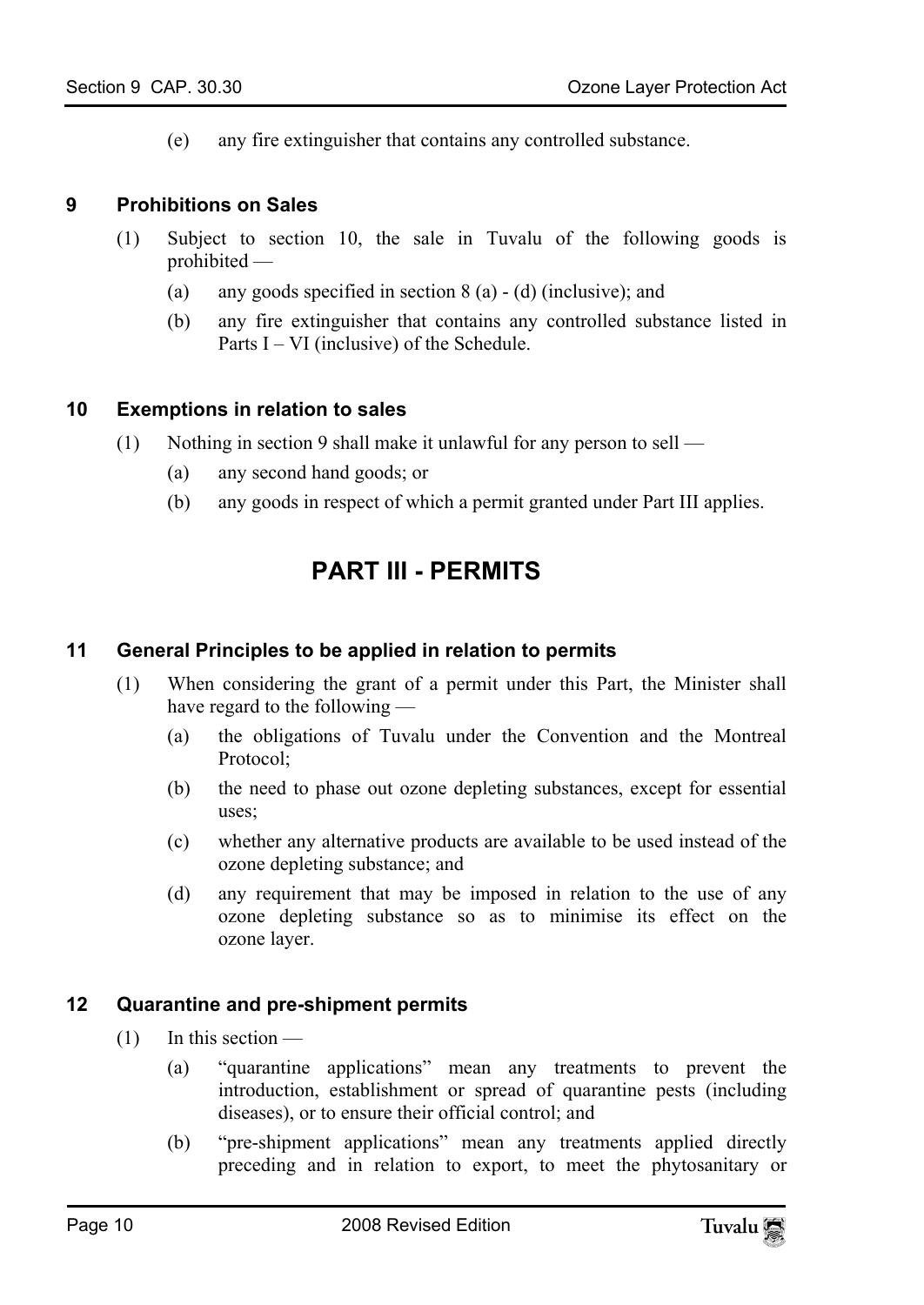sanitary requirements of the importing country, or the existing phytosanitary or sanitary requirements of the exporting country.

<span id="page-10-0"></span>(2) The Minister may grant a permit under this section in relation to the importation of methyl bromide where the Minister is satisfied, after consulting the Director of Agriculture that it is to be used for legitimate quarantine or pre-shipment applications.

#### **13 Medical permits**

<span id="page-10-1"></span>The Minister may grant a permit under this section in relation to the importation of any product containing a controlled substance, where the Minister is satisfied, after consulting the Minister for Health, Education and Community Affairs, that it has a medical application relating to the protection of life or health.

#### **14 Base year permits**

- (1) Any permit granted under this section may
	- (a) where the permit is to relate to a controlled substance specified in Parts I - VI or Part VIII of the Schedule - be issued only to a person who, in Tuvalu, consumed the relevant controlled substance in the base year applying to that controlled substance under the Montreal Protocol (taking into account the application of Article 5 relating to developing countries); or
	- (b) where the permit is to relate to a controlled substance specified in Part VII of the Schedule - be issued to any person whose activities will not contravene the Montreal Protocol or any provision of this Act; and
	- (c) require the reduction of the consumption of the relevant controlled substance in accordance with the timetable applying to that controlled substance under the Montreal Protocol (taking into account the application of Article 5 relating to developing countries);
	- (d) cease to apply on 1st January 2010, or such earlier date as is specified in the permit or by reason of section  $15(1)(g)$  or (h).
- <span id="page-10-2"></span>(2) Subject to subsection (1), the Minister may grant a permit under this section permitting the importation and consumption of a controlled substance, if the Minister is satisfied that Tuvalu will not be thereby in breach of its obligations under the Convention or the Montreal Protocol.

#### **15 General provisions in relation to permits**

- (1) The following requirements shall apply to all permits issued under this Part
	- (a) an application shall be made to the Director on any form approved from time to time by the Director, or otherwise in accordance with any requirement of the Director;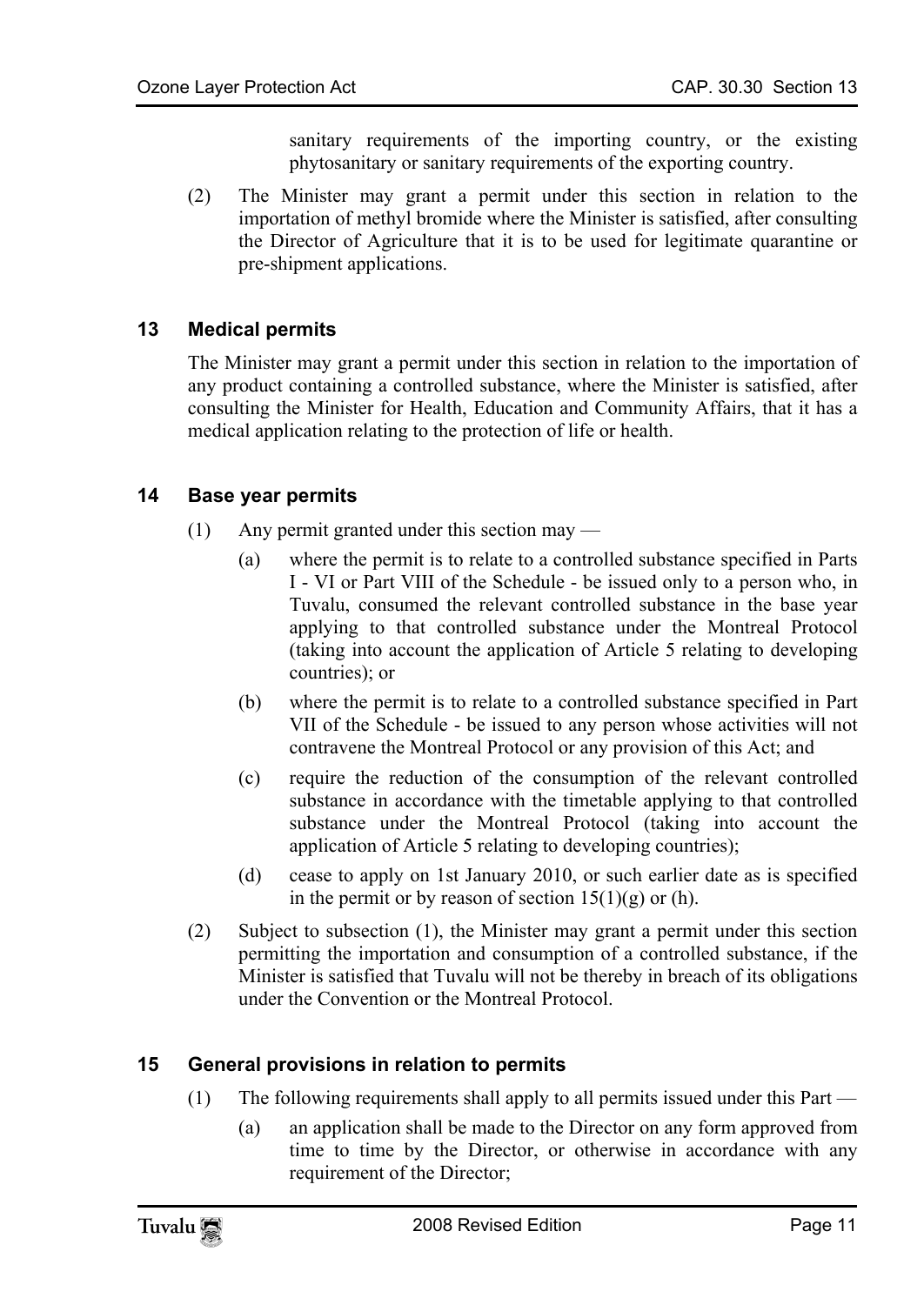- (b) the applicant shall provide any information, or further information, required by the Director;
- (c) the application shall be accompanied by a fee of \$200, and such additional fees as may be determined from time to time by the Minister (except in relation to an application made by any Department or agency of Government, which shall be exempt from fees);
- (d) a permit may not be transferred;
- (e) the permit holder shall submit a report to the Director by the 30th January of each year to which the permit applies specifying the amount of any controlled substance imported or consumed, the uses to which the controlled substance was put, and any other matter that the Minster may from time to time require be included in the report;
- (f) any permit shall be subject to such conditions as may be imposed by the Minister, including any condition requiring compliance with any approval, permission, licence or accreditation available in another country relating to any controlled substance, any equipment used in relation to a controlled substance, or the manner in which a controlled substance may be used;
- (g) the Minister may revoke any permit if the Minister is satisfied that the permit holder —
	- (i) has been convicted of any offence against this Act or any other offence involving ozone depleting substances; or
	- (ii) provided any false or misleading information in relation to the application for the permit;
- (h) subject to section 14(1), permits shall be valid for 12 months from the date of its issue, and may be renewed for periods not exceeding 12 months; and
- <span id="page-11-0"></span>(i) all imports made under any permit shall be subject to the Customs Act and the Quarantine Act.

#### **16 Goods for which no permit may apply**

- (1) No permit issued under this Part shall operate to allow the importation of the following —
	- (a) any dry-cleaning machine which contains or is designed to use any bulk controlled substance as a solvent;
	- (b) any goods specified in section 5(2) imported from any non-complying country; and (c) any aerosol or fire extinguisher prohibited by this Act, except where its use is necessary for human health.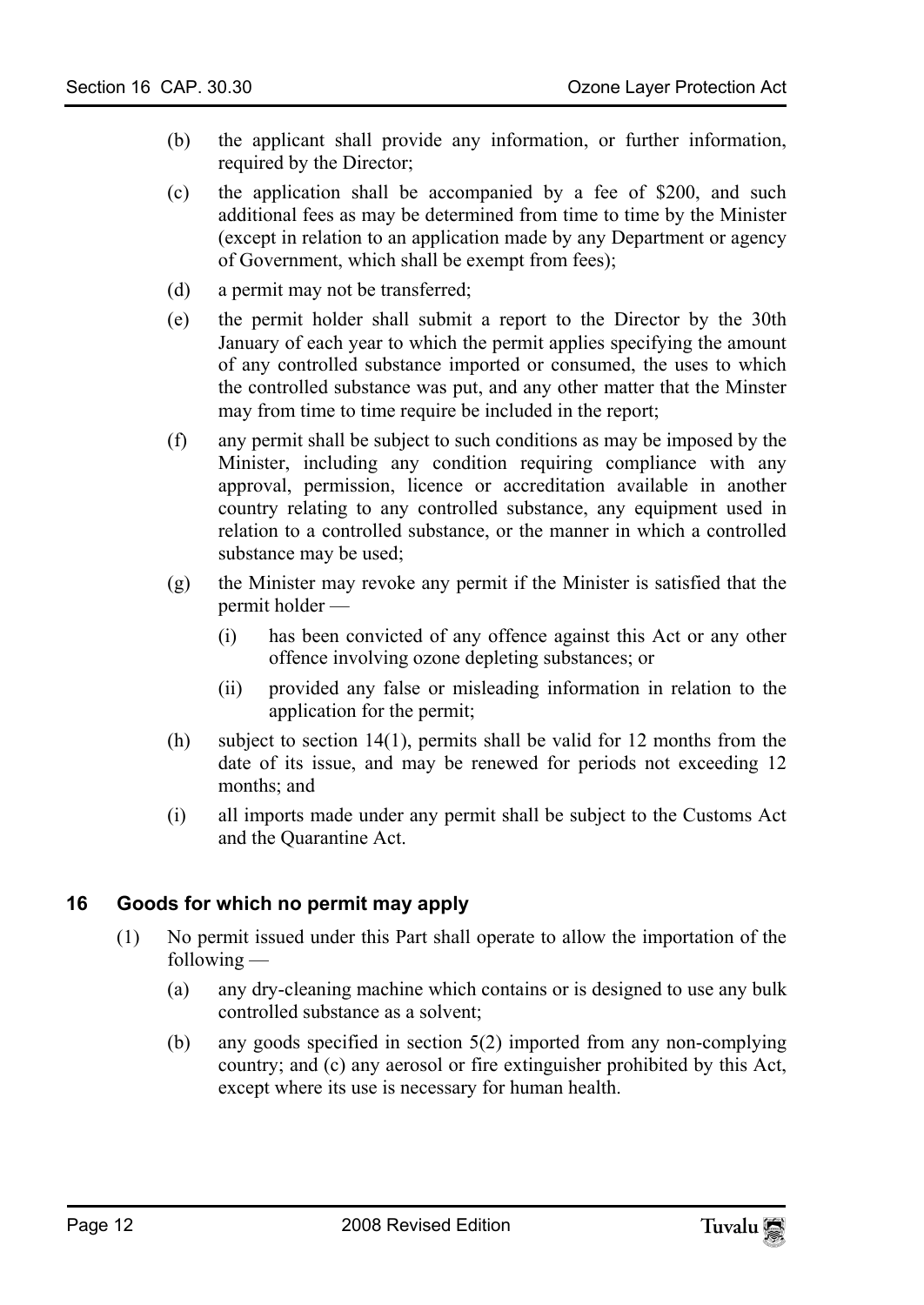# <span id="page-12-1"></span><span id="page-12-0"></span>**PART IV - ENFORCEMENT AND OFFENCES**

#### **17 Powers of officers**

- (1) Subject to the provisions of subsections (2) and (3) an Officer may enter
	- (a) any land or building (other than a dwelling house) at any time;
	- (b) a dwelling house at a reasonable time during daylight hours; and
	- (c) vessels, ships, aircraft, vehicles or other form of conveyance at any time for the purposes of —
		- (i) investigating the commission of any offence or the breach of any lawful obligation under this Act; or
		- (iii) enforcing any provision of this Act.
- (2) An Officer shall not exercise the powers conferred by subsection  $(1)(a)$  or  $(b)$ except for the purpose of investigating an alleged offence of which an Officer has reasonable and probable grounds to believe that such entry will produce evidence.
- (3) The powers conferred by subsection  $(1)(a)$  or (b) shall not be exercised unless reasonable notice has been given to the owner or occupier of the land building or dwelling house, or unless a search warrant has been obtained from a magistrate or island magistrate.
- (4) The provisions of the Penal Code or any law which replaces the Penal Code, shall apply to the issuance of search warrants for the purposes of this section.
- (5) In the exercise of the powers conferred by this section, an Officer may
	- (a) conduct such investigations and examinations as are necessary to monitor the effects of any activity, matter or thing relevant to ozone depleting substances, or to determine whether any offence has been committed;
	- (b) take samples for the purpose of analysis and testing;
	- (c) take photographs or measurements;
	- (d) require any person apparently associated with an activity under investigation to state his or her full name, occupation and usual place of residence;
	- (e) require the production of any document relevant to the activity, matter or thing under investigation, including any licence or permit required by this law; and
	- (f) require from any person any assistance that is relevant to the investigation or monitoring activity; and
	- (g) seize any item used in the commission of an offence against this Act.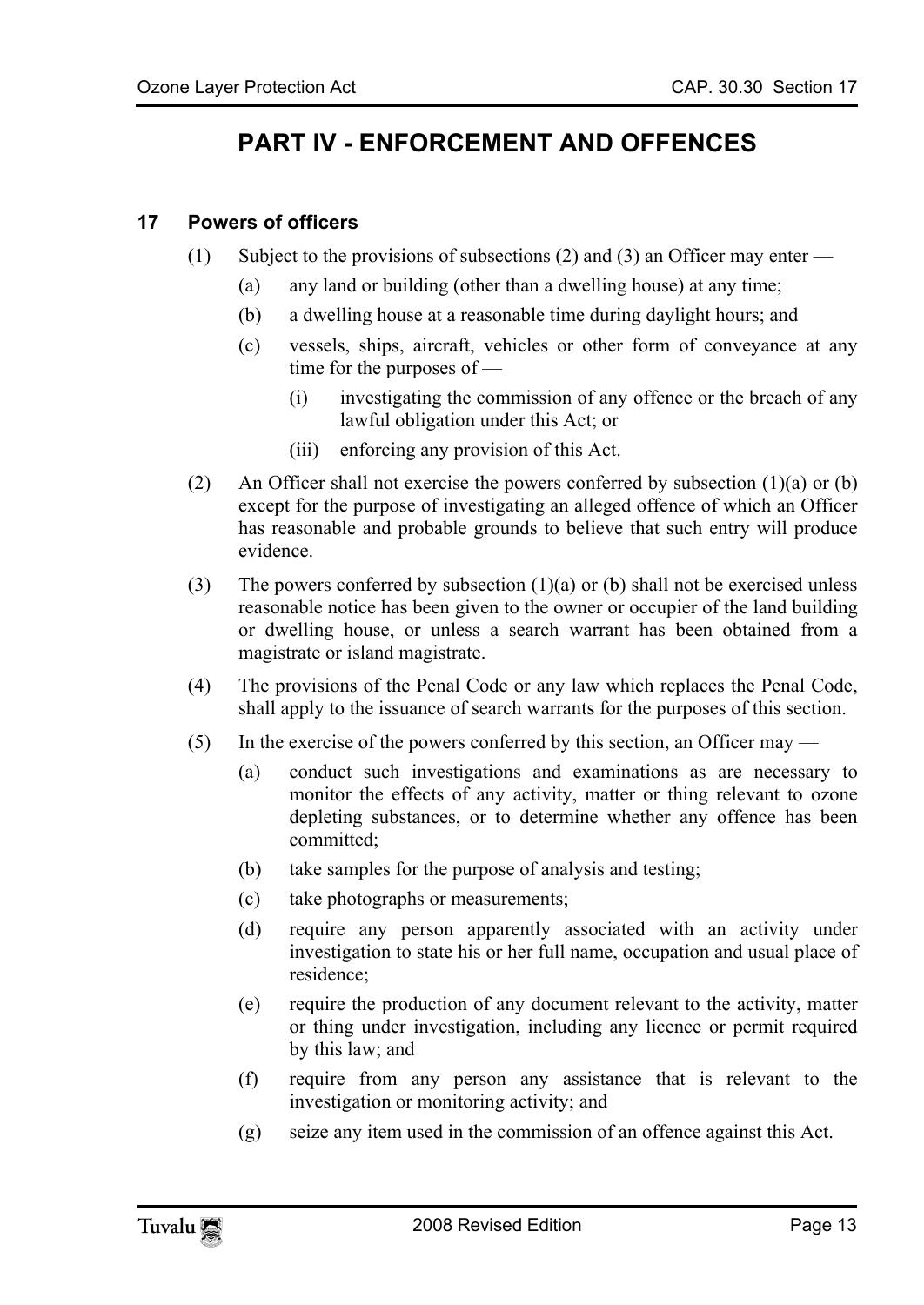#### <span id="page-13-0"></span>**18 Seizure of substances and goods**

- (1) Any officer, in the course of exercising a power under this Act, the Environment Protection Act or the Customs Act may seize any controlled substance, any goods containing any controlled substance or any equipment using or use in connection with any controlled substance, which the officer reasonable suspects is the subject of a breach of any prohibition under this Act.
- (2) Any controlled substance, goods or equipment seized under this section
	- (a) shall be stored at a place, and in a manner, in accordance with a direction given by the Director; and
	- (b) may be retained until such time as the Director has been satisfied by its owner, or the person from whom it has been seized, that it is not or has not been the subject of any breach of a prohibition under this Act.
- <span id="page-13-1"></span>(3) Where it is agreed by the owner of the controlled substance, goods or equipment that they are in breach of a prohibition under this Act, or where the owner has not satisfied the Director under subsection (2) within 6 months from the date of seizure, the controlled substance, goods or equipment may be disposed of or destroyed in a manner directed by the Director.

#### **19 Forfeiture of seized substances and goods**

- (1) Where any person is convicted of an offence against this Act, the court may order that any controlled substance, goods or equipment in relation to which the offence was committed, shall be forfeited to the government.
- <span id="page-13-2"></span>(2) All substances, goods and equipment forfeited under subsection (1) shall be disposed of in a manner determined by the Director.

#### **20 Call-up of substances or goods**

- (1) The Minister may, from time to time, issue a public notice requiring that any controlled substance, any goods containing any controlled substance or any equipment using or used in connection with any controlled substance —
	- (a) be stored or handled in accordance with any direction that the Minister or the Director gives;
	- (b) be delivered at a designated time to a designated place for storage or disposal;
	- (c) be otherwise disposed of or destroyed in accordance with any direction that the Minister or Director gives.

#### **21 Offences and penalties**

 $(1)$  Any person who —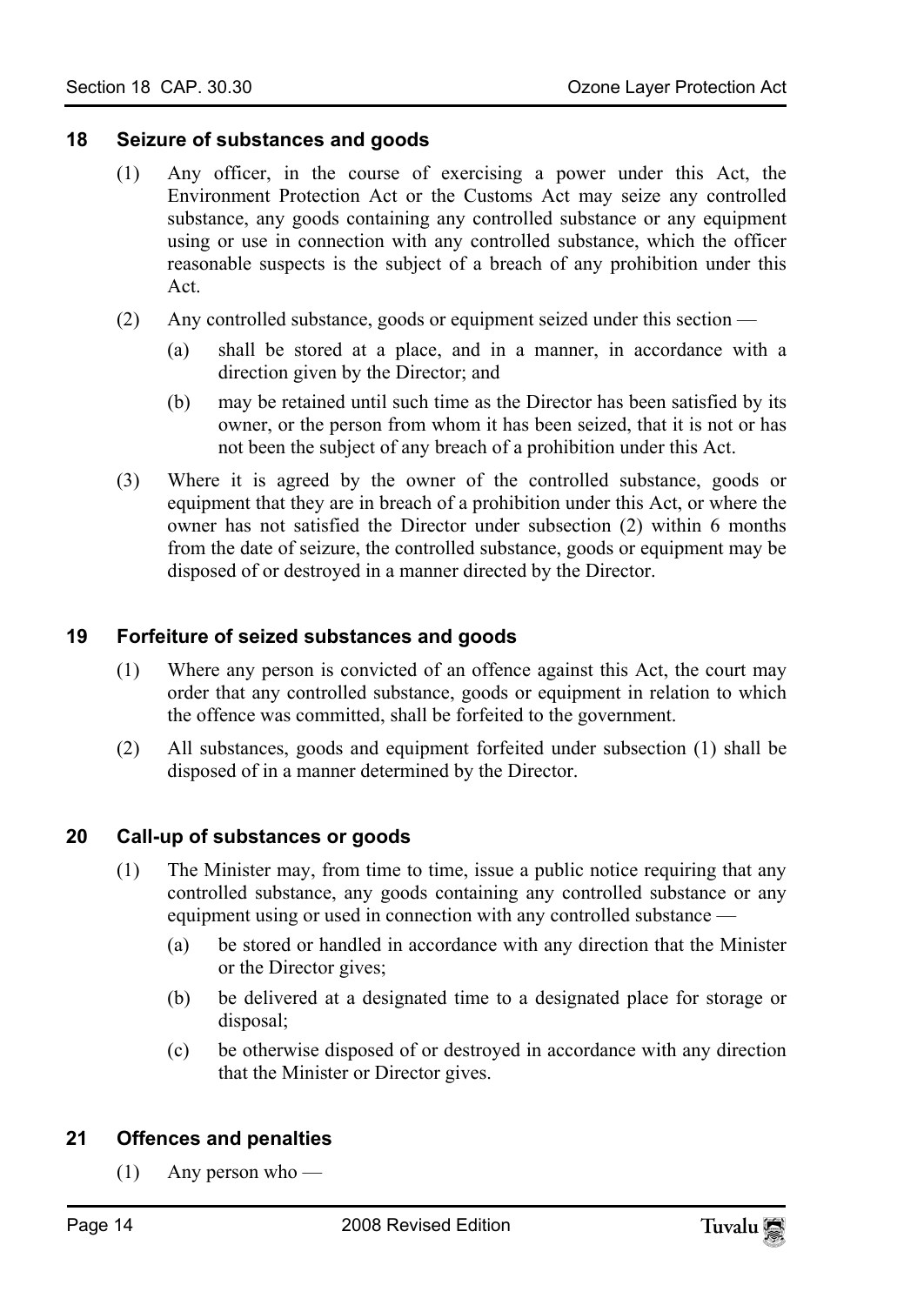- (a) does any act in contravention of any requirement or prohibition under this Act;
- (b) aids or abets any person in contravening any requirement or prohibition under this Act; or
- (c) conspires with any person to do any act in contravention of any requirement or prohibition under this Act —

commits an offence, and shall be liable upon conviction to a fine not exceeding \$20,000, or to imprisonment for a term not exceeding 6 months, or both.

- (2) Any person who fails to comply with  $-$ 
	- (a) any condition of a permit issued under Part III; or
	- (b) a notice given by the Minister under section 19 —

commits an offence, and shall be liable upon conviction to a fine not exceeding \$10,000, or to imprisonment for a term not exceeding 1 month, or both.

- (3) Any person who, in the course of servicing any equipment used in relation to any controlled substance, wilfully or negligently permits any controlled substance to be discharged into the atmosphere commits an offence and shall be liable upon conviction to a fine not exceeding \$20,000, or to imprisonment for a term not exceeding 6 months, or both.
- $(4)$  Any person who
	- (a) hinders or obstructs an Officer in the performance of his or her duties under this Act, or the exercise of a power under this Act;
	- (b) induces or incites any other person to hinder or obstruct an Officer acting in accordance with this Act;
	- (c) by words or conduct falsely represents that he or she is an Officer, or who otherwise impersonates an Officer; or
	- (d) provides false or misleading information to an Officer who is exercising any power under this Act —

commits an offence, and shall be liable upon conviction to a fine not exceeding \$1,000 if the person is an individual, or to a fine of \$5,000 if the offence is committed by a corporation, or to a term of imprisonment not exceeding 3 months, or both such fine and term of imprisonment.

#### **22 Regulations**

(1) The Minister may, with the consent of Cabinet, make Regulations for the purposes of implementing the provisions of this Act.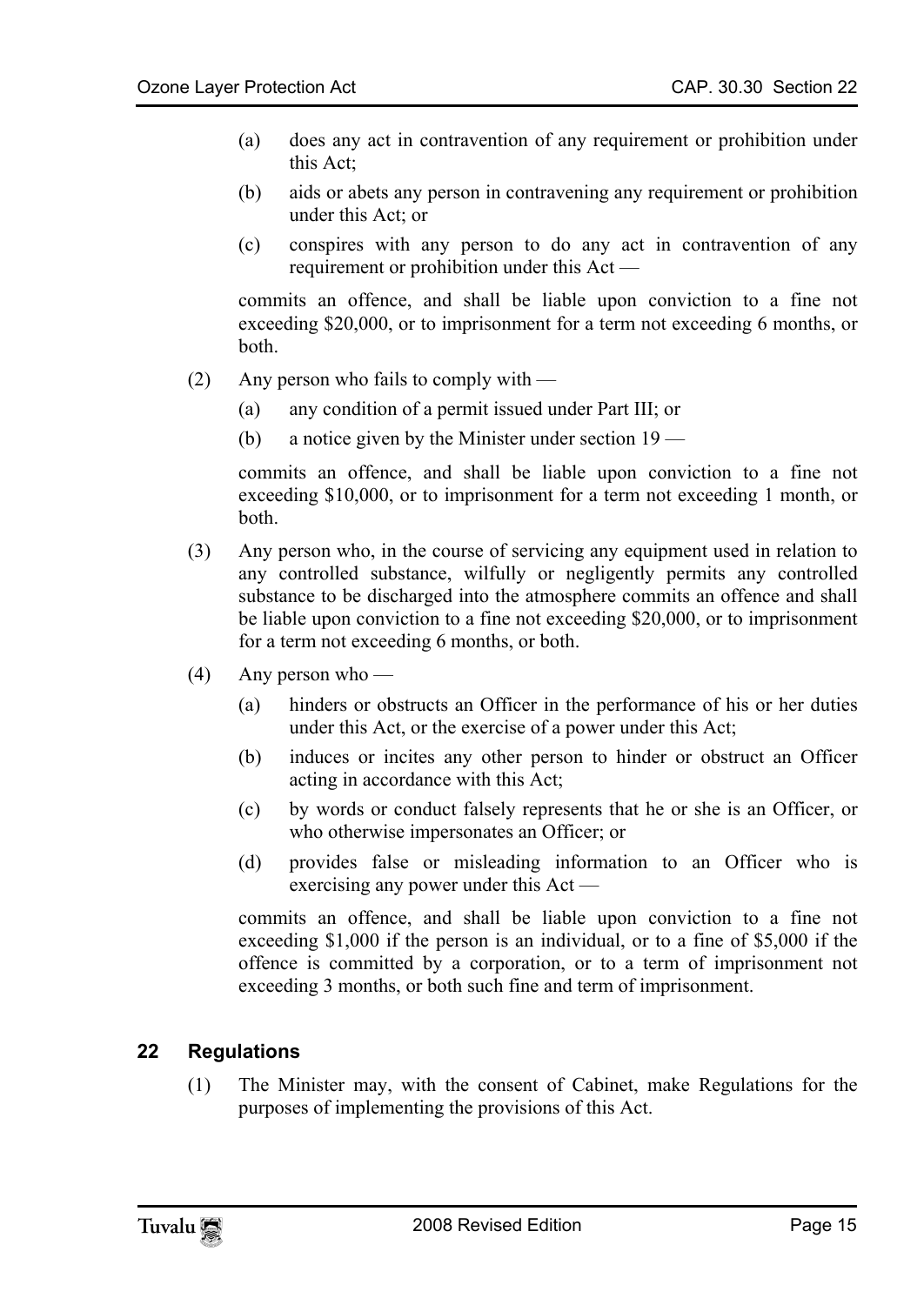(2) Regulations made under subsection (1) may prescribe offences for breaches of the regulations and impose penalties for such breaches being fines not exceeding \$25,000.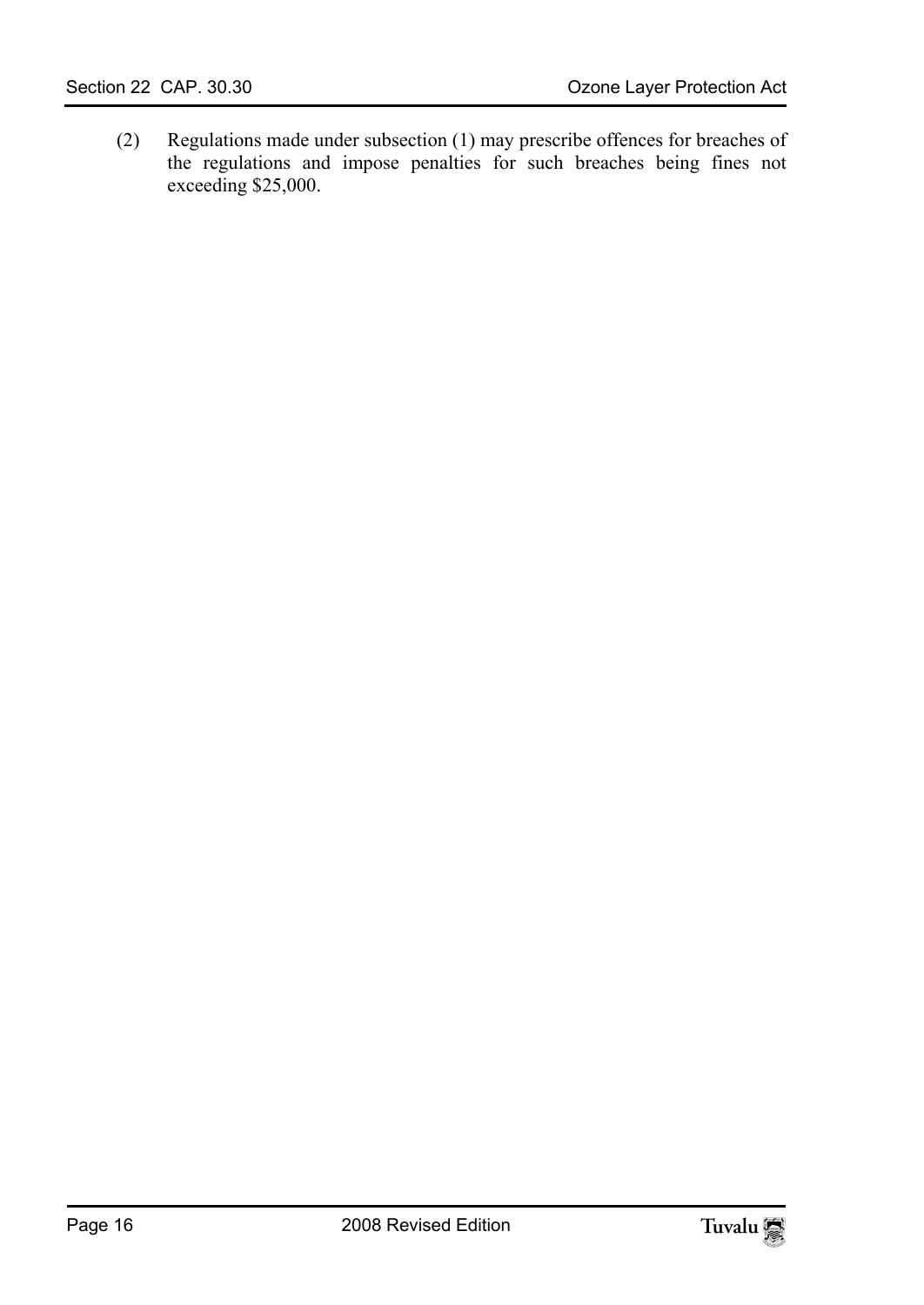#### <span id="page-16-1"></span><span id="page-16-0"></span>**SCHEDULE**

#### Reg.2

#### **CONTROLLED SUBSTANCES**

#### **PART I - CFCS (CHLOROFLUOROCARBONS)**

*Chemical Formula Substance Ozone Depleting Potential\**   $CFC11$  1.0<br> $CF_2C1_2$  CFC-12 1.0  $CF_2Cl_2$  CFC-12 1.0<br>  $C_2F_3Cl_3$  CFC-113 0.8  $C_2F_3Cl_3$  CFC-113 0.8<br> $C_2F_4Cl_2$  CFC-114 1.0  $C_2F_4C1_2$  CFC-114 1.0<br>  $C_2F_3C1$  CFC-115 0.6  $CFC-115$ 

<span id="page-16-2"></span>

#### <span id="page-16-3"></span>**PART II - HALONS**

| Chemical Formula     | Substance  | Ozone Depleting Potential * |
|----------------------|------------|-----------------------------|
| CF <sub>3</sub> BrCl | Halon 1211 | 3 O                         |
| $CF_3Br$             | Halon 1301 | 10 0                        |
| $C_2F_4Br_2$         | Halon 2402 | 60                          |

#### **PART III - OTHER CFCS (CHLOROFLUOROCARBONS)**

| Chemical Formula | Substance | Ozone Depleting Potential* |
|------------------|-----------|----------------------------|
| $CF_3Cl$         | $CFC-13$  | 1.0                        |
| $C_2FCl_5$       | CFC-111   | 1.0                        |
| $C_2F_21_4$      | CFC-112   | 1.0                        |
| $C_3FCl_7$       | $CFC-211$ | 1.0                        |
| $C_3F_2Cl_6$     | CFC-212   | 1.0                        |
| $C_3F_3Cl_5$     | $CFC-213$ | 1.0                        |
| $C_3F_4Cl_4$     | $CFC-214$ | 1.0                        |
| $C_3F_5C1_3$     | $CFC-215$ | 1.0                        |
| $C_3F_6Cl_2$     | $CFC-216$ | 1.0                        |
| $C_3F_7Cl$       | CFC-217   | 1.0                        |

#### <span id="page-16-4"></span>**PART IV - CARBON TETRACHLORIDE**

| Chemical Formula | Substance            | Ozone Depleting Potential* |
|------------------|----------------------|----------------------------|
| CCL              | Carbon tetrachloride |                            |

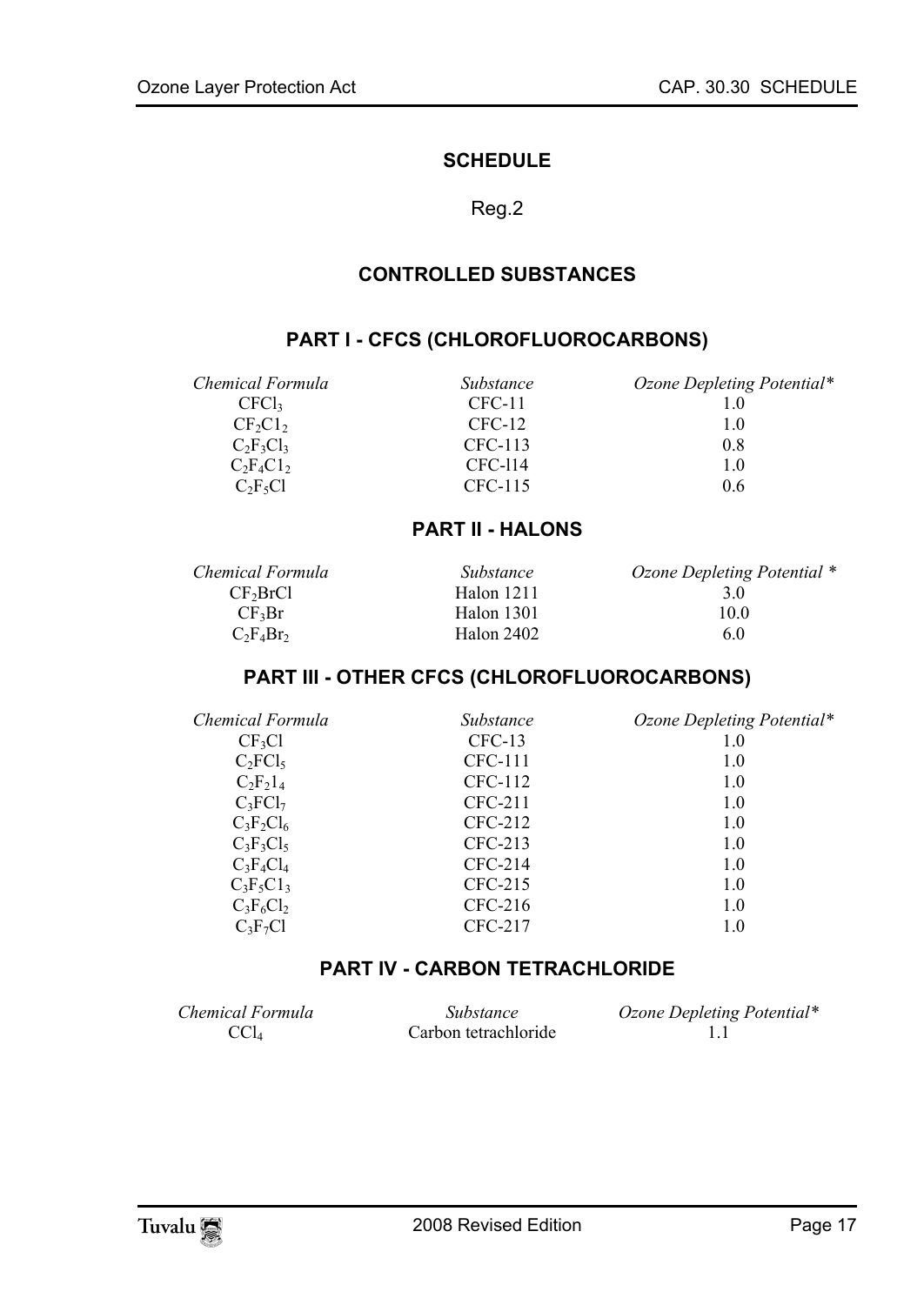#### <span id="page-17-1"></span><span id="page-17-0"></span>**PART V - METHYL CHLOROFORM**

*Chemical Formula Substance Ozone Depleting Potential\**   $C_2H_3C_3$  1,1,1-trichloroethane This formula does not refer to 1,1,,2-trichloroethane.

#### **PART VI - HBFCS (HYDROBROMOFLUOROCARBONS)**

| Chemical            | Substance    | Number of isomers        | Ozone-Depleting Potential* |
|---------------------|--------------|--------------------------|----------------------------|
| Formula             |              |                          |                            |
| CHFBr <sub>2</sub>  |              | 1                        | 1.00                       |
| CHF <sub>2</sub> Br | (HBFC-22B 1) | $\mathbf{1}$             | 0.74                       |
| CH <sub>2</sub> FBr |              | 1                        | 0.73                       |
| $C_2HFBr_4$         |              | $\overline{2}$           | $0.3 - 0.8$                |
| $C_2HF_2Br_3$       |              | 3                        | $0.5 - 1.8$                |
| $C_2HF_3Br_2$       |              | $\mathfrak{Z}$           | $0.4 - 1.6$                |
| $C_2HF_4Br$         |              | $\overline{c}$           | $0.7 - 1.2$                |
| $C_2H_2FBr_3$       |              | 3                        | $0.1 - 1.1$                |
| $C_2H_2F_2Br_2$     |              | $\overline{\mathcal{L}}$ | $0.2 - 1.5$                |
| $C_2H_2F_3Br$       |              | 3                        | $0.7 - 1.6$                |
| $C_2H_3FBr_2$       |              | $\overline{\mathbf{3}}$  | $0.1 - 1.7$                |
| $C_2H_3F_2Br$       |              | $\overline{\mathbf{3}}$  | $0.2 - 1.1$                |
| $C_2H_4FBr$         |              | $\overline{c}$           | $0.07 - 0.1$               |
| $C_3HFBr_6$         |              | 5                        | $0.3 - 1.5$                |
| $C_3HF_2Br_5$       |              | 9                        | $0.2 - 1.9$                |
| $C_3HF_3Br_4$       |              | 12                       | $0.3 - 1.8$                |
| $C_3HF_4Br_3$       |              | 12                       | $0.5 - 2.2$                |
| $C_3HF_5Br_2$       |              | 9                        | $0.9 - 2.0$                |
| $C_3HF_6Br$         |              | 5                        | $0.7 - 3.3$                |
| $C_3H_2FBr_5$       |              | 9                        | $0.1 - 1.9$                |
| $C_3H_2F_2Br_4$     |              | 16                       | $0.2 - 2.1$                |
| $C_3H_2F_3Br_3$     |              | 18                       | $0.2 - 5.6$                |
| $C_3H_2F_4Br_2$     |              | 16                       | $0.3 - 7.5$                |
| $C_3H_2F_5Br$       |              | 8                        | $0.9 - 1.4$                |
| $C_3H_3FBr_4$       |              | 12                       | $0.08 - 1.9$               |
| $C_3H_3F_2Br_3$     |              | 18                       | $0.1 - 3.1$                |
| $C_3H_3F_3Br_2$     |              | 18                       | $0.1 - 2.5$                |
| $C_3H_3F_4Br$       |              | 12                       | $0.3 - 4.4$                |
| $C_3H_4FBr_3$       |              | 12                       | $0.03 - 0.3$               |
| $C_3H_4F_2Br_2$     |              | 16                       | $0.1 - 1.0$                |
| $C_3H_4F_3Br$       |              | 12                       | $0.07 - 0.8$               |
| $C_3H_5FBr_2$       |              | 9                        | $0.04 - 0.4$               |
| $C_3H_5F_2Br$       |              | 9                        | $0.07 - 0.8$               |
| $C_3H_6FBr$         |              | 5                        | $0.02 - 0.7$               |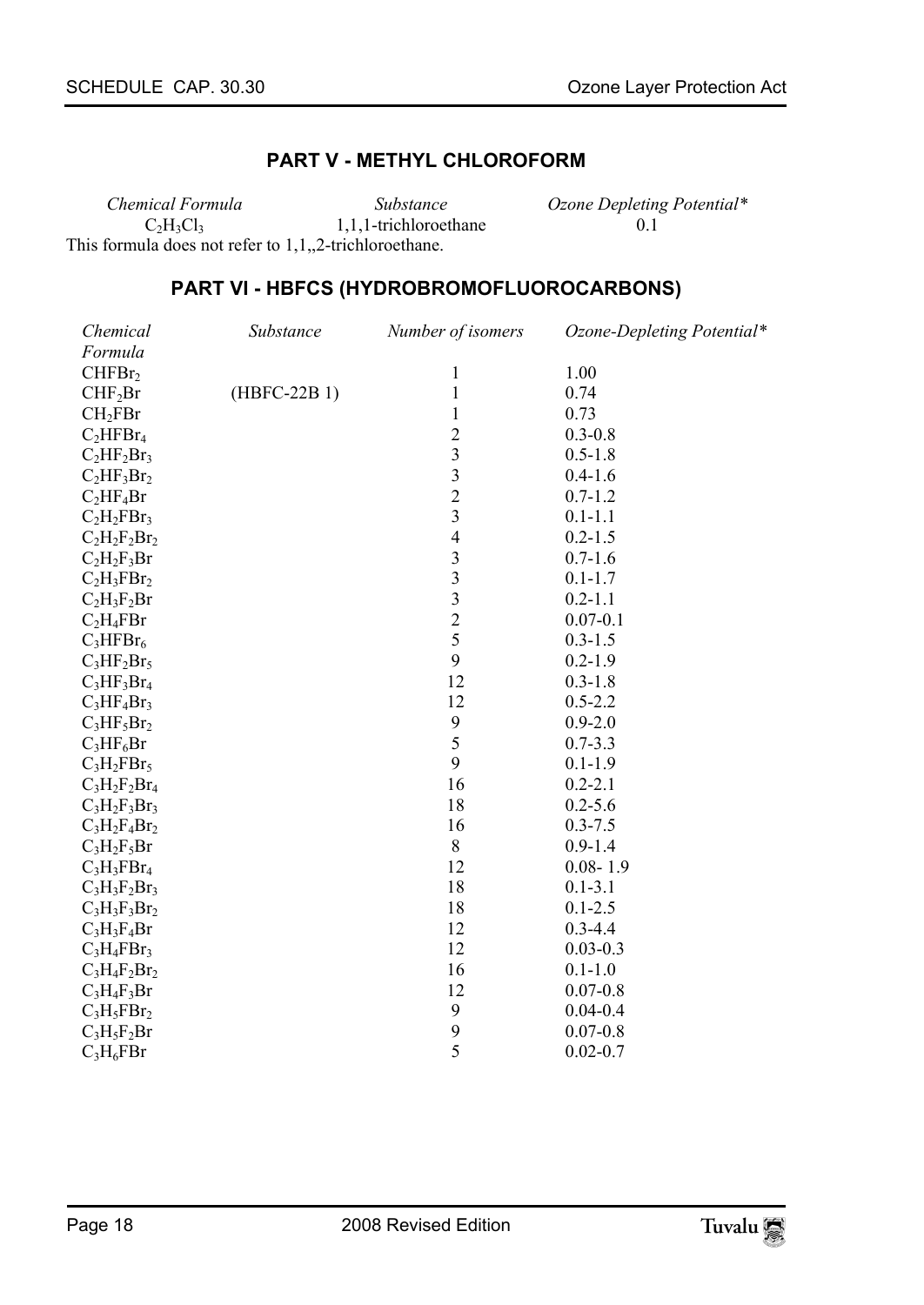| Chemical Formula                   | Substance      | Number of isomers        | Ozone-Depleting Potential* |
|------------------------------------|----------------|--------------------------|----------------------------|
| CHFCI <sub>2</sub>                 | $(HCFC-21)$    | 1                        | 0.04                       |
| CHF <sub>2</sub> Cl                | $(HCFC-22)$    | $\mathbf{1}$             | 0.055                      |
| CH <sub>2</sub> FC1                | $(HCFC-31)$    | I                        | 0.02                       |
| $C_2HFCL_4$                        | (HCFC-121)     | $\overline{c}$           | $0.01 - 0.04$              |
| $C_2HF_2CL_3$                      | (HCFC-122)     | $\overline{\mathbf{3}}$  | $0.02 - 0.08$              |
| $C_2HF_3Cl_2$                      | (HCFC-123)     | $\overline{\mathbf{3}}$  | $0.02 - 0.06$              |
| $CHCL_2CF_3$                       | (HCFC-123)     | $\overline{a}$           | 0.02                       |
| $C_2HF_4Cl$                        | (HCFC-124)     | $\overline{2}$           | $0.02 - 0.04$              |
| CHFCICF3                           | (HCFC-124)     |                          | 0.022                      |
| $C_2H_2FCl_3$                      | $(HCFC-131)$   | $\mathfrak{Z}$           | $0.007 - 0.05$             |
| $C_2H_2F_2Cl_2$                    | (HCFC-132)     | $\overline{4}$           | $0.008 - 0.05$             |
| $C_2H_2F_3Cl$                      | (HCFC-133)     | $\mathfrak{Z}$           | $0.02 - 0.06$              |
| $C_2H_3FCI_2$                      | (HCFC-141)     | 3                        | $0.005 - 0.07$             |
| CH <sub>3</sub> CFCI <sub>2</sub>  | $(HCFC-141b)$  | $\overline{\phantom{0}}$ | 0.11                       |
| $C_2H_3F_2Cl$                      | (HCFC-142)     | $\overline{\mathbf{3}}$  | $0.008 - 0.07$             |
| CH <sub>3</sub> CF <sub>2</sub> Cl | (HCFC-142b)    | $\overline{a}$           | 0.065                      |
| $C_2H_4FC1$                        | $(HCFC-151)$   | $\overline{c}$           | $0.003 - 0.005$            |
| $C_3HFCl_6$                        | (HCFC-221)     | 5                        | $0.015 - 0.07$             |
| $C_3HF_2Cl_5$                      | (HCFC-222)     | 9                        | $0.01 - 0.09$              |
| $C_3HF_3Cl_4$                      | (HCFC-223)     | 12                       | $0.01 - 0.08$              |
| $C_3HF_4Cl_3$                      | (HCFC-224)     | 12                       | $0.01 - 0.09$              |
| $C_3HF_5Cl_2$                      | (HCFC-225)     | 9                        | $0.02 - 0.07$              |
| $CF_3CF_2CHCl_2$                   | $(HCFC-225ca)$ | $\blacksquare$           | 0.025                      |
| $CF_2CICF_2CHCIF$                  | (HCFC-225cb)   | $\overline{\phantom{0}}$ | 0.033                      |
| $C_3HF_6Cl$                        | (HCFC-226)     | 5                        | $0.02 - 0.10$              |
| $C_3H_2FCI_5$                      | (HCFC-231)     | 9                        | $0.05 - 0.09$              |
| $C_3H_2F_2Cl_4$                    | (HCFC-232)     | 16                       | $0.008 - 0.10$             |
| $C_3H_2F_3Cl_3$                    | (HCFC-233)     | 18                       | $0.007 - 0.23$             |
| $C_3H_2F_4Cl_2$                    | (HCFC-234)     | 16                       | $0.01 - 0.28$              |
| $C_3H_2F_5Cl$                      | (HCFC-235)     | 9                        | $0.03 - 0.52$              |
| $C_3H_3FCl_4$                      | (HCFC-241)     | 12                       | $0.004 - 0.09$             |
| $C_3H_3F_2Cl_3$                    | (HCFC-242)     | 18                       | $0.005 - 0.13$             |
| $C_3H_3F_3Cl_2$                    | (HCFC-243)     | 18                       | $0.007 - 0.12$             |
| $C_3H_3F_4Cl$                      | (HCFC-244)     | 12                       | $0.009 - 0.14$             |
| $C_3H_4FCl_3$                      | (HCFC-251)     | 12                       | $0.001 - 0.01$             |
| $C_3H_4F_2Cl_2$                    | (HCFC-252)     | 16                       | $0.005 - 0.04$             |
| $C_3H_4F_3Cl$                      | (HCFC-253)     | 12                       | $0.003 - 0.03$             |
| $C_3H_5FCl_2$                      | (HCFC-261)     | 9                        | $0.002 - 0.02$             |
| $C_3H_5F_2Cl$                      | (HCFC-262)     | 9                        | $0.002 - 0.02$             |
| $C_3H_6FC1$                        | (HCFC-271)     | 5                        | $0.001 - 0.03$             |

### <span id="page-18-0"></span>**PART VII - HCFCS (HYDROCHLOROFLUOROCARBONS)**